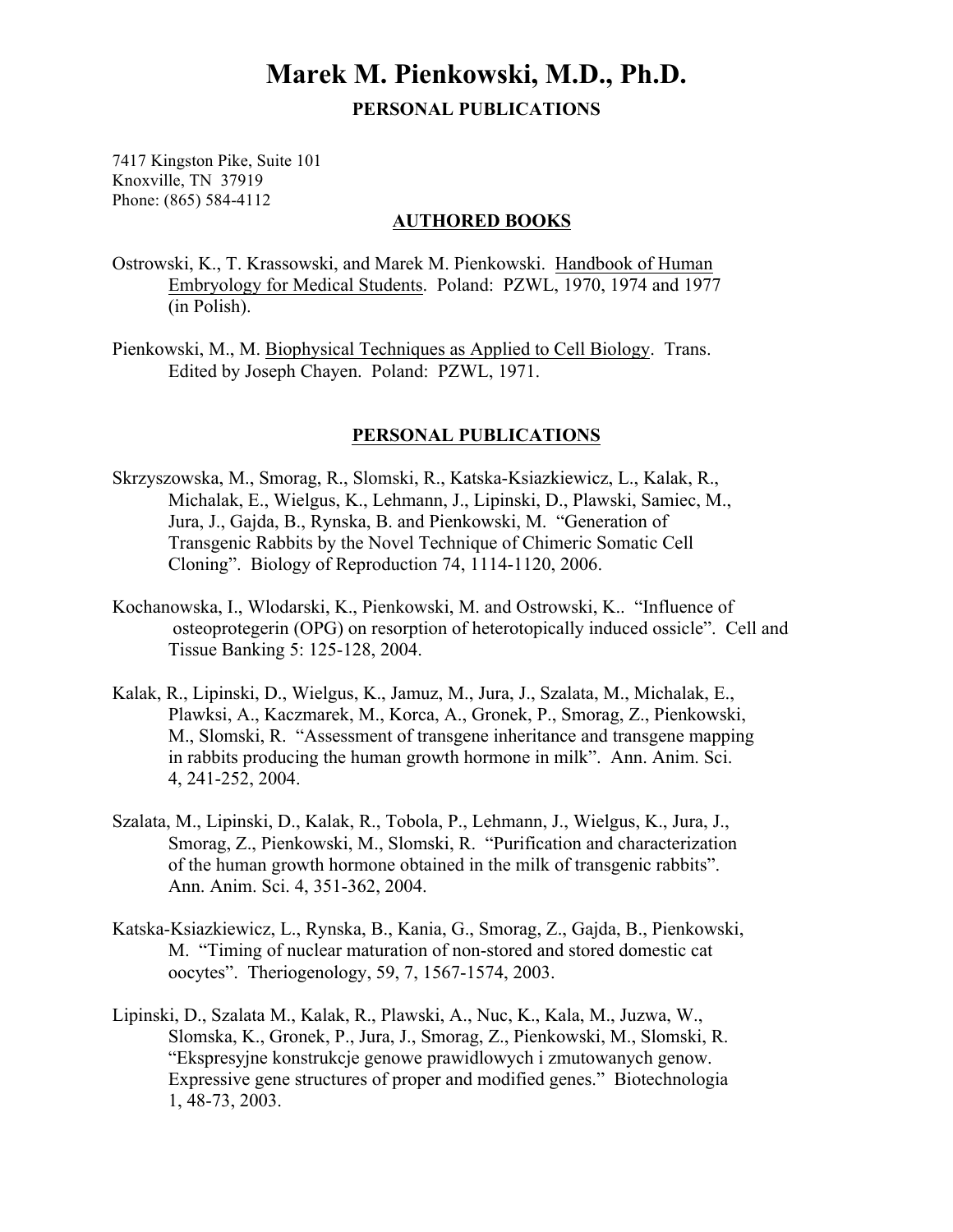## **Marek M. Pienkowski, M.D., Ph.D.**

- Lipinski, D., Jura, J., Kalak, R., Plawski, A., Kala, M., Szalata, M., Jarmuz, M., Korca, A., Slomska, K., Jura, J., Gronek, P., Smorag, Z., Pienkowski, M., Slomski, R. "Transgenic rabbit producing human growth hormone in milk". Appl. Genet. 44, 165-174, 2003.
- Skrzyszowska, M., Kajska, L., Rynska, B., Kania, G. Smorag, Z., Pienkowski, M. "In vitro developmental competence of domestic cat embryos after somatic cloning". Theriogenology, 58; 1615-1621, 2002.
- Bochenek, M., Katska, L., Kania, G., Rynska, B., Smorag, Z., Pienkowski, M. "Cell cycle analysis of somatic cell lines in the cloning of the domestic cat." Theriogenology, 55:256, 2001.
- Skrzysowska, M., Katska, L., Smorag, Z., Rynska, B., Kania, G., Gajda, B., Pienkowski, M. "In vitro development of somatic nuclear transferred cat oocytes". Theriogenology, 55:292, 2001.
- Katska, L, Rynska, B., Kania, G., Smorag, Z., Gajda, B., Pienkowski, M. "Timing of nuclear maturation of non-stored and cold-stored domestic cat oocytes". Theriogenology, 55:427, 2001.
- Duszewska, A., Z. Reklewski, J. Wojdan, M. Pienkowski, J.A. Modlinski. "Development of bovine embryos obtained by ovum pick-up, IVM/IVF on VERO/BRL cell monolayers (mixed co-culture)". Theriogenology 2000; 53: 294.
- Duszewska, A., M. Pienkowski. (1998): "Effects of LH on the development of in-vitro produced bovine embryos". 14th Meeting AETE, Venice, page 150.
- Pienkowski, M., W. Kazimierczak, and N.W. Adkinson, Jr. "Histamine release remains unaffected by clinical desensitization and penicillin". J. Allergy Clin. Immunology 82 (1988): 171-179.
- Pienkowski, M., N.F. Adkinson, Jr., M. Plaut, P.S. Norman, and L.M. Lichtenstein. "Prostaglandin D2 and histamine during the immediate and late-phase components of allergic cutaneous responses". Journal of Allergy & Clinical Immunology 82 (1988): 95-100.
- Warner, J., M. Pienkowski, M. Plaut, P. Norman, and L. Lichtenstein. "Identification of histamine releasing factor(s) in the late phase of cutaneous IgE-mediated reactions". The Journal of Immunology 136, 7 (1986): 2583-2587.
- Pienkowski, M., P. Norman, and L. Lichtenstein. "Suppression of late-phase skin reactions by immunotherapy with ragweed extract". Journal of Allergy & Clinical. Immunology 76 (1985): 729-34.
- Pienkowski, M. "The approach to immuno-compromised patient". Medical Report for Physicians 5, 4 (1984): 10-14.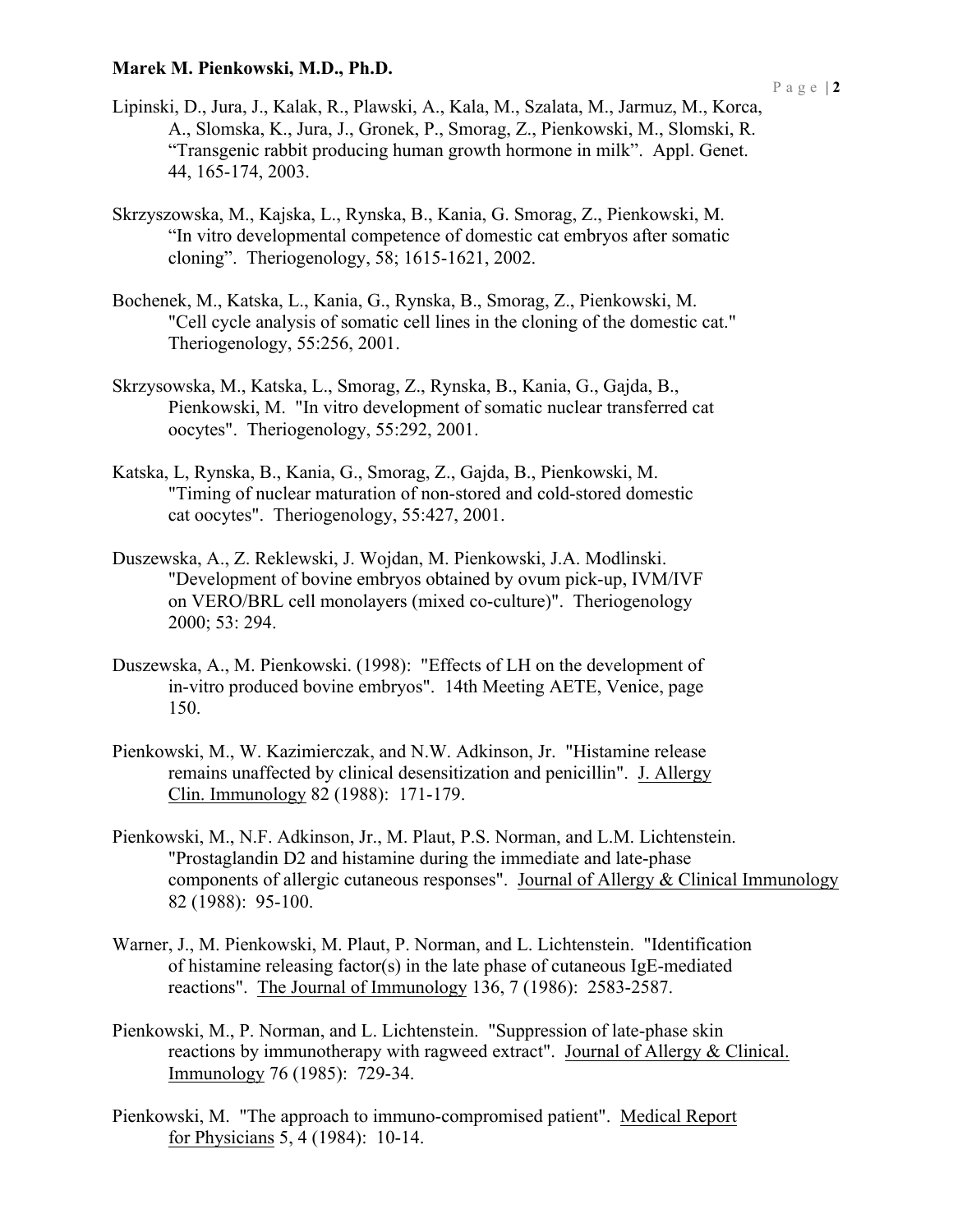- Adkinson, N.F., Jr., and M. Pienkowski. "Escalating infections versus penicillin allergy". Hospital Practice (1983): 181-196.
- Pienkowski, M. "Modulation of cell proliferation in cultured post-implantation embryos by cyclic AMP". Biology of Reproduction 22 (1980): 582-586.
- Pienkowski, M. E. Roslonic, R. Meyrs and C. Welsh. "A visual display board used for efficient breeding and utilization of an athymic (nude) mouse colony". Lab. Animals 29 (1979): 71-73.
- Pienkowski, M., L. C. Mann, E. F. Rosloniec, Jr., and C.W. Welsh. "Accretion of biopsy specimens of vaginal adenosis from patients exposed in utero to diethylstilbestrol, when transplanted to athymic "nude" mice". J. Natl. Cancer Inst. 62 (1979): 521-523.
- Kierszbenbaum. F., and M. Pienkowski. "Thymus-dependent control of host-defense mechanisms against trypanosoma crusi infection". Infection and Immunity 24 (1979): 117-120.
- McManus, M.J., S.E. Patten, M. Pienkowski, T.J. Anderson, L.C. Mann, J.S. Schuster, L.L. Vollwiler, and C.W. Welsch. "Successful transplantation of human benign breast tumors in the athymic ("nude") mouse and demonstration of enhanced DNA synthesis by human placental lactogen (HPL)". Cancer Research 39 (1978): 2343-2349.
- Pienkowski, M., M.M. Lyerly, and H.C. Miller. "Rapid lymphocyte immunoreactivity test utilizing H-urindine in vitro". The Journal of Immunological Methods 24 (1978): 163-173.
- Pienkowski, M. "Involvement of biogenic amines in control of development of early mouse embryos". Anatomical Record 189 (1977): 555 (Abs.)
- McManus, M.J., S.E. Patten, M. Pienkowski, and C.W. Welsch. "Treatment of athymic "nude" mice with human placental lactogen (HPL) enhanced DNA. Synthesis in carcinomatous human breast tissue". The Physiologist 20 (1977): 62.
- Welsch, C.W., B.J. Mann, and M. Pienkowski. "Successful transplantation of hyperplastic and carcinomatous human breast tissues to the athymic "nude" mouse". V. International. Congress of Endocrinology, Hamburg, Germany, July, 1976 (Abstract).
- Lewandowski, L.J., F.S. Lief, M.A. Verine, M. Pienkowski, V. ter Meulen, and H. Koprowski. "Analysis of a viral agent isolated from multiple sclerosis (MS) brain tissue: Characterization as a parainfluenza virus type I". J. Virology 13 (1974): 1037-1045.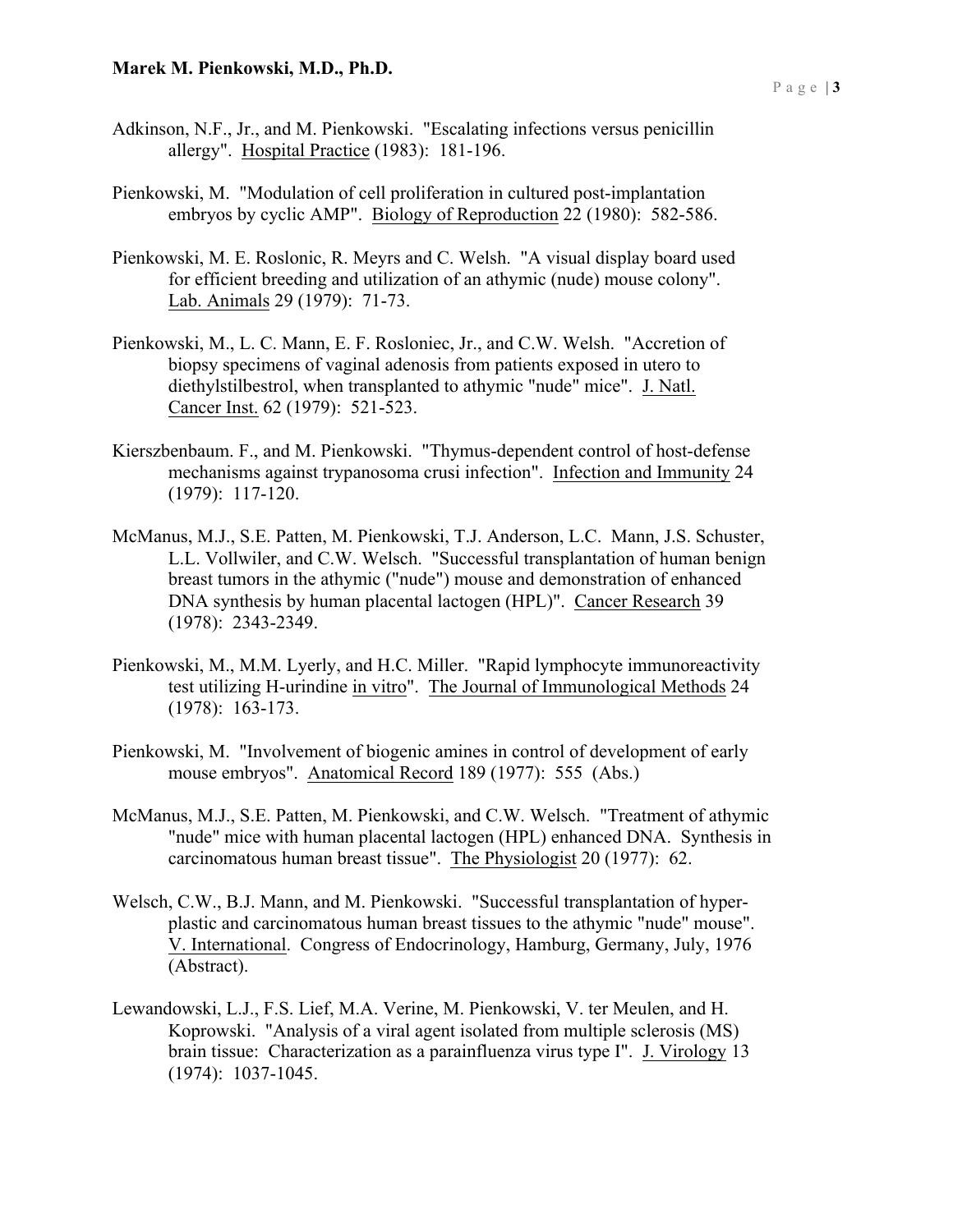- Solter, D., W. Biczysko, M. Pienkowski, and H. Koprowski. "Ultrastructure of mouse egg cylinders developed in vitro". Anatomical Record 180 (1974): 263-280.
- Solter, D., W. Biczysko, C. Graham, M. Pienkowski, and H. Koprowski. "Ultrastructure of early development of mouse parthenogenones". J. Exp. Zoology 188 (1974): 1-24.
- Pienkowski, M., D. Solter, and H. Koprowski. "Early mouse embryos: Growth and differentiation in vitro. Exp. Cell. Res. 85 (1974): 424-428.
- Pienkowski, M. "Study of the growth regulation of preimplantation mouse embryos using concanavalin A". Proc. Soc. Exp. Biol. Med. 145 (1974): 464-469.
- Biczysko, W., D. Solter, M. Pienkowski, and H. Koprowski. "Interactions of early mouse embryos with oncogenic viruses - Simian Virus 40 and polyoma I. Ultrastructural studies". J. Natl. Cancer Inst. 51 (1973): 1945-1954.
- Biczysko, W., M. Pienkowski, and H. Koprowski. "Interaction of oncogenic viruses with mouse embryos and intracellular 'A'-type particles in 'uninfected' embryos". Abs. 73rd Ann. Mtg. Am. Soc. Microbiol. (1973): 255 (Abs. V368).
- Biczysko, W., M. Pienkowski, D. Solter, and H. Koprowski. "Virum particles in early mouse embryos". J. Natl. Cancer Inst. 51 (1973): 1041-1050.
- Pienkowski, M., J. Abramczuk, J. Rowinski, and T. Wiwatowski. "The in vitro effect of concanavalin A on human lymphocytes: Blastic transformation, DNA synthesis, DNA content and dry mass". Folia Biol. (Praha) 19 (1973): 161-168.
- Pienkowski, M., H. Koprowski, and L.J. Lewandowski. "Cell fusion ability of 6/94 virus, a new isolate of parainfluenza type I". Abs. 3rd Ann. Mtg. Am. Soc. Microbiol. (1973): 243 (Abs. V294).
- Czerski, P., and M. Pienkowski. "Immunosuppressive activity of Pokeweed mitogen on primary immune response". Arch. Exp. Immun. Therapy (1972).
- Kaminski, K., M. Pienkowski, and M. Abramczuk. "Comparison of immunological response of isolated Peyer's patches, whole spleen and spleen lymphatic nodules from mice immunized with sheep red blood cells". Folia Biol. (Praha) 18 (1972): 198-202.
- Rowinski, J., M. Pienkowski, and J. Abramczuk. "Area representation of optical density of chromatin in resting and stimulated lymphocytes as measured by means of quantimet". Histochemie 32 (1972): 75-80.
- Darzynkiewicz, Z., M. Pienkowski, and A. Langner. "Badania nad mechanizmem pobudzania limfocytow". Acta Physiol. Polonica 22 (1971): 791-792.